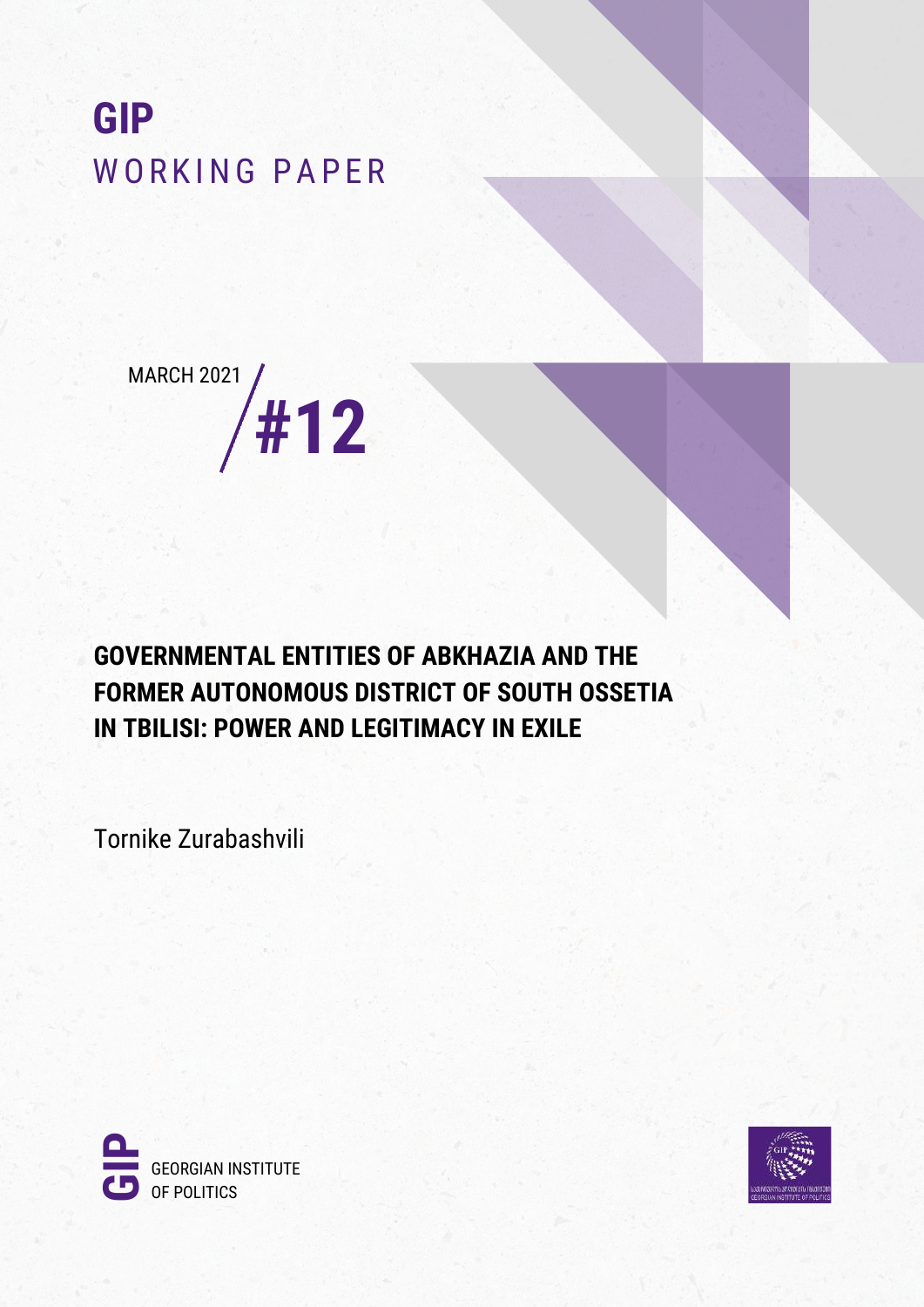### **ABOUT THE AUTHOR**

Tornike Zurabashvili has a lengthy experience of working for non-governmental organizations and think tanks in Georgia and abroad. In 2017-2019, he was the Chief Editor of Civil.Ge, a trilingual online outlet on politics of Georgia. In 2019-2020, Tornike was a fellow of the Eurasia Democratic Security Network at the Center for Social Sciences in Tbilisi. He is currently the Programs Manager at the International Society for Fair Elections and Democracy (ISFED), an elections and democracy watchdog in Georgia.

Tornike holds a Bachelor's degree from Tbilisi State University (International Affairs), and Master's degrees from Ilia State University (Public Administration) and Trinity College Dublin (Political Science). He has also completed exchange and short-term programs at Charles, Tartu and Georgetown universities. He is currently pursuing a PhD in political science at Tbilisi State University.

#### *The original text is published in Georgian; [Available](http://gip.ge/ge/%e1%83%90%e1%83%a4%e1%83%ae%e1%83%90%e1%83%96%e1%83%94%e1%83%97%e1%83%98%e1%83%a1%e1%83%90-%e1%83%93%e1%83%90-%e1%83%a7%e1%83%9d%e1%83%a4%e1%83%98%e1%83%9a%e1%83%98-%e1%83%a1%e1%83%90%e1%83%9b/) here >>*

Georgian Institute of Politics (GIP) is a Tbilisi-based non-profit, non-partisan, research and analysis organization. GIP works to strengthen the organizational backbone of democratic institutions and promote good governance and development through policy research and advocacy in Georgia.

This publication was produced as part of the research project Competency through [Cooperation:](https://www.nupi.no/nupi_eng/About-NUPI/Projects-centers/Competency-through-Cooperation-Advancing-knowledge-on-Georgia-s-strategic-path) Advancing knowledge on Georgia's strategic path - GEOPATH funded by the Research Council of Norway.

The Georgian Institute of Politics and its donors do not determine, nor do they necessarily endorse or advocate for, any of this paper's conclusions.

© Georgian Institute of Politics, 2021 13 Aleksandr Pushkin St, 0107 Tbilisi, Georgia Tel: +995 599 99 02 12 Email: info@gip.ge For more information, please visit [www.gip.ge](http://gip.ge/)





Norwegian Institute of International **Affairs** 

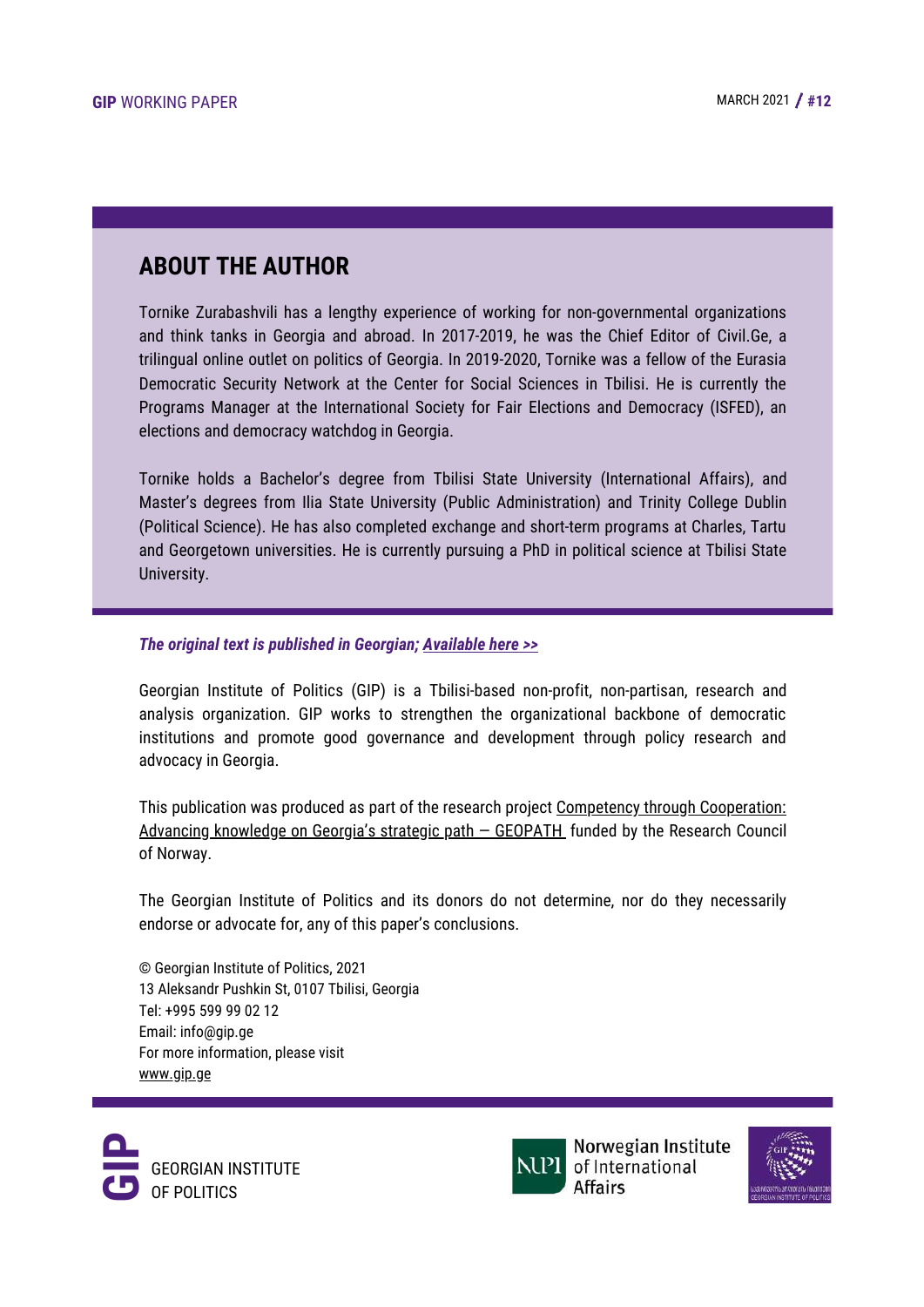## **CONTENTS**

| <b>ABSTRACT</b>                                                                | 4              |
|--------------------------------------------------------------------------------|----------------|
| <b>INTRODUCTION</b>                                                            | $5\phantom{1}$ |
| <b>LEGAL STATUS</b>                                                            | 6              |
| THE SUPREME COUNCIL AND THE GOVERNMENT OF ABKHAZIA                             | $\overline{7}$ |
| THE ABKHAZIAN SUPREME COUNCIL AND GOVERNMENT AS THE<br><b>LEGITIMATE POWER</b> | 8              |
| PROVISIONAL ADMINISTRATION OF SOUTH OSSETIA                                    | 9              |
| PROVISIONAL ADMINISTRATION AS THE LEGITIMATE POWER                             | 10             |
| PLEBISCITES, REFERENDUMS                                                       | 11             |
| THE PRESENT DAY STATUS OF THE DISPLACED GOVERNMENTS                            | 12             |
| <b>CONCLUSION</b>                                                              | 13             |
| <b>BIBLIOGRAPHY</b>                                                            | 15             |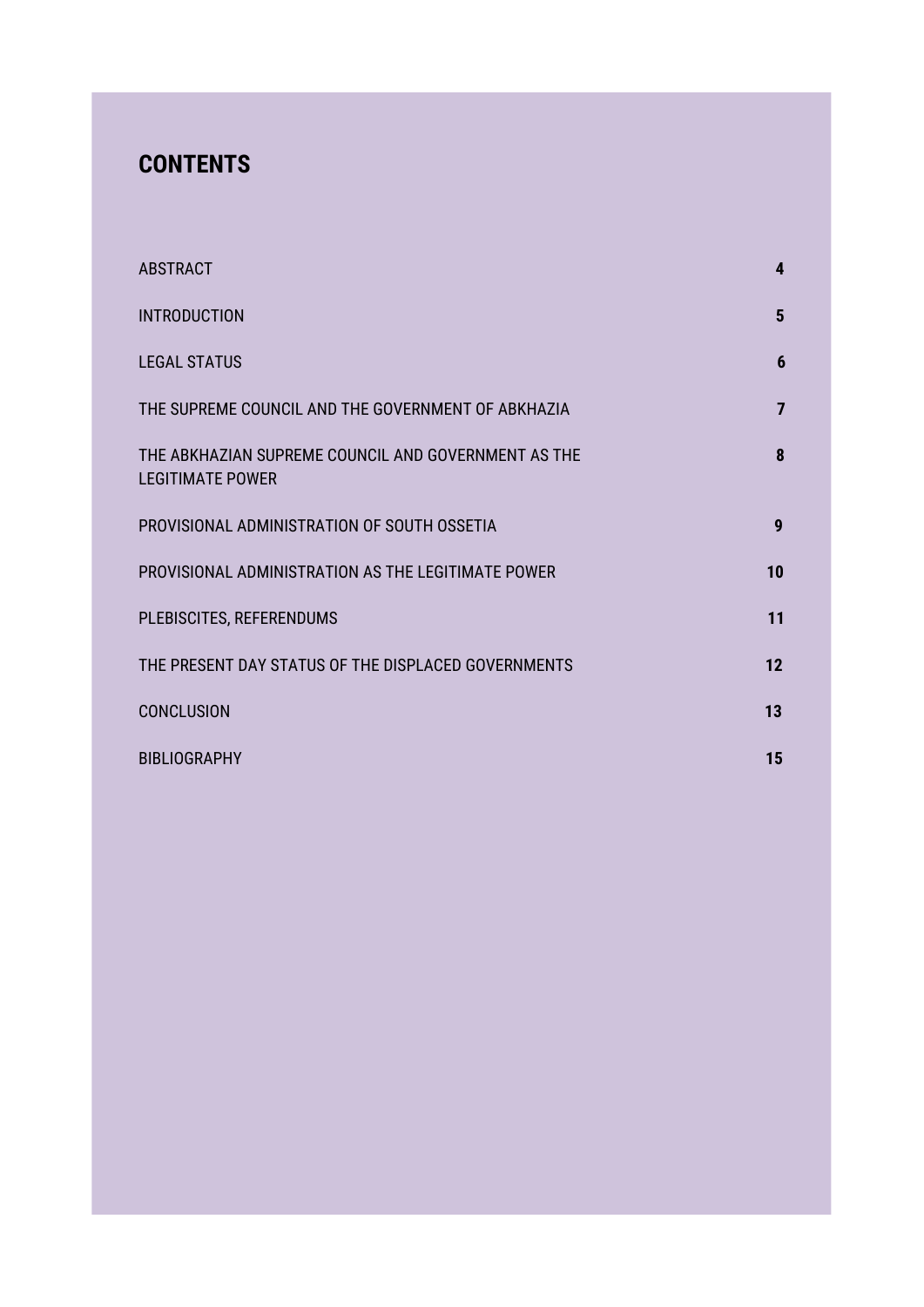#### **ABSTRACT**

The purpose of this research is to cast some light on the formation and maintenance of the governmental entities, which have been displaced from Abkhazia and Tskhinvali, the two breakaway regions of Georgia. This research contains a detailed study of the history, structure, and function of these entities, which continue their activities in displacement: the Government of Abkhazia, the Supreme Council of Abkhazia, and the Administration of South Ossetia. During the formation and maintenance of these displaced government entities, Tbilisi has been led by the notion of legitimacy, and regards these entities as the sole mechanism for the representation of the local population. The stance of the Central Government towards the governing functions of the entities displaced from Abkhazia is also discussed. In this respect, two different phases are observed, the first phase, 1992/93 to 2004, when the displaced entities were invested with a maximum of governing power; and 2004 to 2012, when power became concentrated in the central government. The author also discusses the current status of the displaced entities and concludes that, for the first time in three decades of the independence of Georgia, Tbilisi does not have a comprehensive position towards the displaced government entities of the breakaway regions.

**Keywords:** Abkhazia, Tskhinvali Region/South Ossetia, Occupied territories, Government Structures in Exile, Political Representation.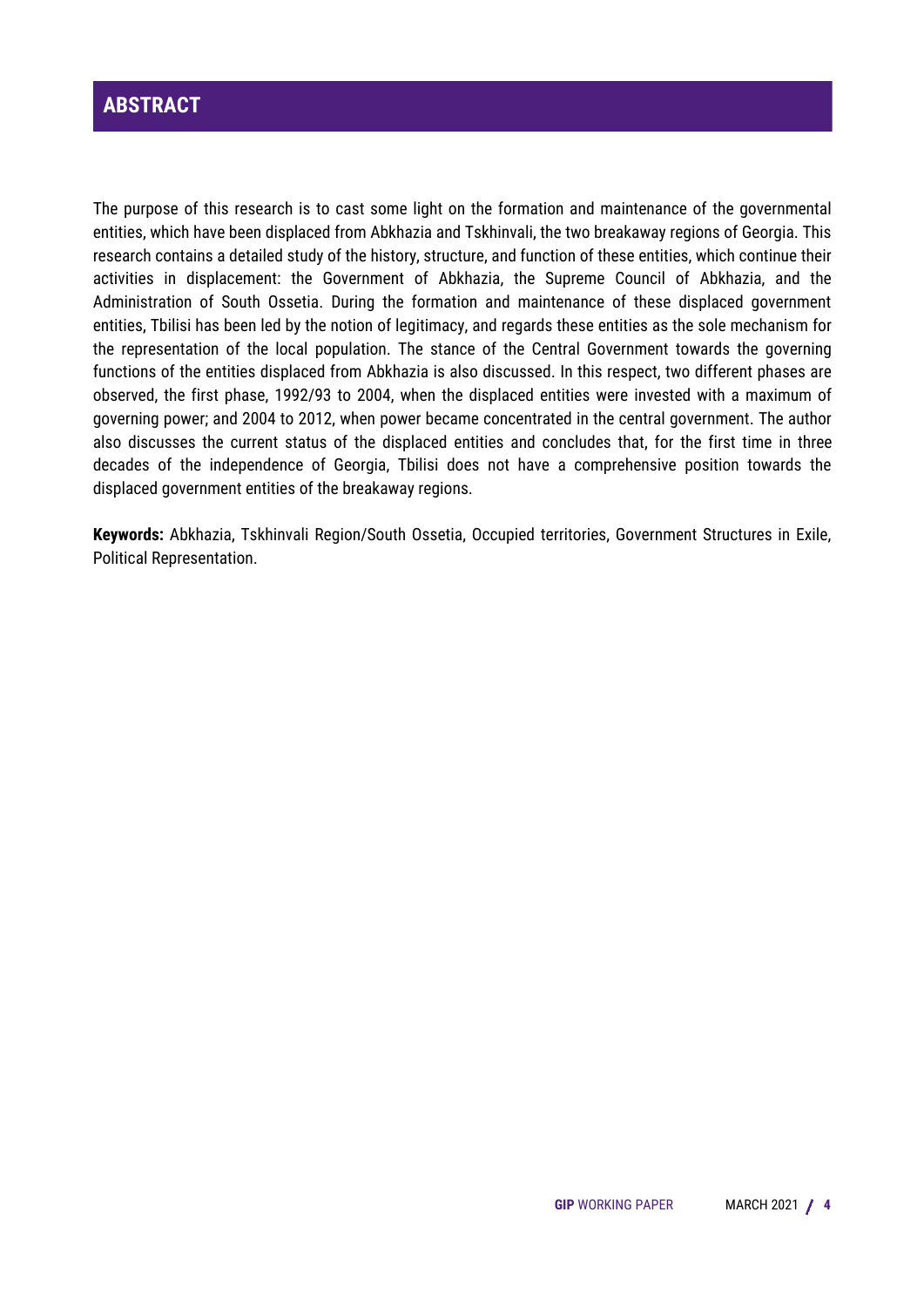#### **INTRODUCTION**

The violent conflicts in the Autonomous Republic of Abkhazia and the Former Autonomous District of South Ossetia have not only caused economic, political and social problems, but placed on Tbilisi the additional burden of hosting exiled government entities. These entities: the Supreme Council of the Autonomous Republic of Abkhazia, the Council of Ministers of the Autonomous Republic of Abkhazia (later the Government), and the Provisional Administration of the Autonomous District of South Ossetia. Hundreds of thousands of ethnic Georgians, as well as the administrations and assemblies of local districts/municipalities had to flee these regions. With no territories under their control, these entities have moved to Tbilisi, the Capital of Georgia, and continue to carry out their functions to this day.

Not much has changed within the exiled government entities through the years, no new elections have been held, and no fundamental structural reforms have occurred. Meanwhile, the average age of members grows year by year, placing the long-term existence of these entities into question. Low levels of trust from the side of displaced communities, and almost no influence on the local political processes inside Abkhazia and Tskhinvali Region/South Ossetia adds to the problem. Despite these facts, the government entities of Abkhazia and Tskhinvali Region continue to function, they possess property, administer budgets, and continue to engage with and take part in international negotiations.

An examination of the structure of the governmental entities of Abkhazia and the former Autonomous District of South Ossetia is important for several reasons. First, there is the theoretical value, as these government entities are political structures, but function without any territory under their jurisdiction, without elections, and in conditions totally contradicting the universally accepted principles of democratic governance. Government entities carrying out their functions in exile are also interesting from the point of view of governance. These structures are financed by the central state budget and are responsible for delivering certain services to internally displaced persons as well as persons who have stayed inside the occupied territories. At the same time, the process of formation and maintenance of these entities casts some light on the position the central state holds towards the territorial conflicts. Namely, changes to the structures and functions of the exiled government entities reflect shifts towards the territorial issues in Tbilisi.

This research addresses exactly the problems mentioned above by discussing the policies of the central state in regard to the exiled government entities from the 1990's up to today. This paper looks at the rationale for the formation of these entities, and the preconditions underlying them; the reasons why they continue their activities so many years after the end of the armed conflict; and issues of political legitimacy and governance. The research also deals with the variety of policies Tbilisi has implemented to 2020, during the rule of both the United National Movement and the Georgian Dream.

Applying the methodology of a case study, this research undertakes a comparative analysis of similar cases. Information on the government entities of Abkhazia and the Former Autonomous District of South Ossetia was gathered (books, legislation, articles in media) and similarities and differences between the cases were identified. By applying this method, the author has identified policies characteristic of the Georgian government and can make generalized conclusions. During this process, the author has applied the method of document analysis which has allowed him to carry out an in-depth study of the issue under research.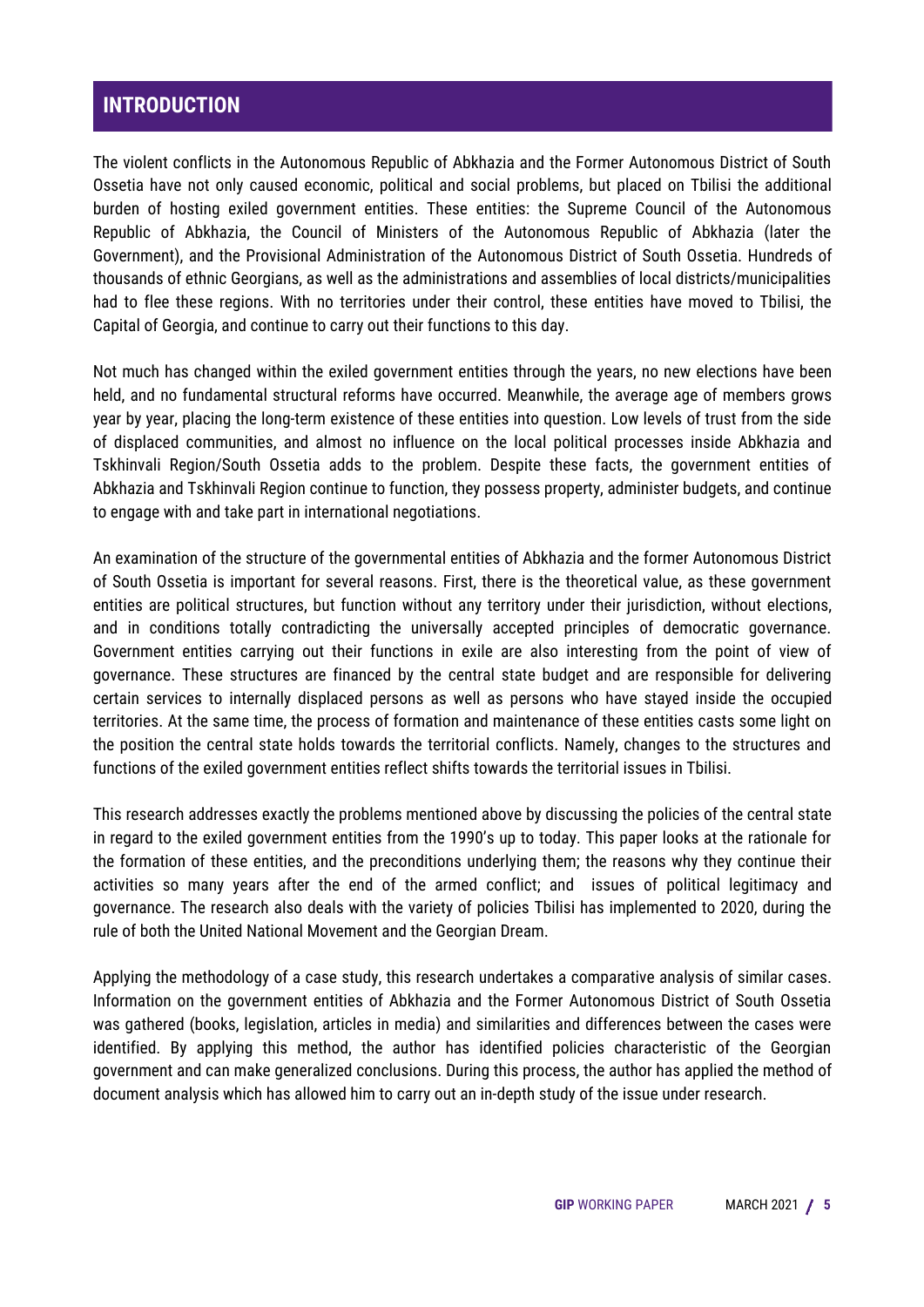#### **LEGAL STATUS**

According to the Georgian Legislature, the legal statuses of the government entities of Abkhazia, and the Former Autonomous District of South Ossetia are different. This difference is explained by the political statuses of these regions, which reflect the pre-war/soviet administrative and political designations of the regions. The primary difference being Abkhazia enjoying the higher status of, an autonomous region, while South Ossetia held the lesser status of, an autonomous district. It is important to note that Abkhazia's status as an autonomous region is included in the Constitution of Georgia, whereas the status of the Provisional Administration of the Former Autonomous District of South Ossetia is defined by law, at the level of a legislative act.

Along with the difference between the political statuses of the two regions, the regulation of the government entities of the breakaway regions by law is equally complex. According to the constitution of Georgia, the status of the Autonomous Republic of Abkhazia shall be determined by the Constitutional Law of Georgia, "on the Status of the Autonomous Republic of Abkhazia". However, the Parliament of Georgia has not adopted such legislation. The region's rights, and manner of demonstrating of these rights, is defined by a decree issued by the Parliament of Georgia on the 24th of February 1995, "on Supreme Authority of the Autonomous Republic of Abkhazia" (საქართველოს პარლამენტი 1995). The decree claims that the Supreme Council of Abkhazia, "shall carry out its activities in conformity with the Constitution of the Abkhaz Autonomous Republic adopted in 1978". However, unlike the constitution of Adjara, the constitution of the Autonomous Republic of Abkhazia as of yet is not approved by the Parliament of Georgia.

The decree of the Parliament of Georgia on March 10, 1994, grants the Council of Ministers of Abkhazia a status of being, "temporarily displaced" and recognizes it as the supreme body of the region until new elections are held. This is the only document approved by the parliament of Georgia on the issue of the Council of Ministers of Abkhazia. Detailed competences and rules for carrying out its activities are defined under the laws and legislative acts of the Council of Ministers itself.

As for South Ossetia, all government structures recognized by Georgian law that had functioned inside the territory of the district are illegitimate as the status of Autonomous District itself was removed by Tbilisi. From a legal point of view, the sole legitimate political structure inside the region was formed in 2007 on the basis of the, "Law of Georgia on creating appropriate conditions for the peaceful resolution of the conflict in the Former Autonomous District of South Ossetia" (საქართველოს პარლამენტი 2007). According to this document, a new temporary administrative-territorial status has been granted to the region, and a provisional administrative structure for governance has been formed. The rights and competences of the latter are detailed in the May 10, 2007, Order of the President of Georgia, "on the establishment, functions and boundaries of the provisional administrative-territorial unit on the territory of the Former Autonomous District of South Ossetia". The legal status of the Administration of South Ossetia remains solely based on legislation and is not backed by the constitution of Georgia.

Five municipalities functioning in exile are recognized by Tbilisi: Azhara, Tighvi, Eredvi, Qurta and Akhalgori. These political units (except the Akhalgori municipality) were first created as administrative communities (თემი) by the organic law of 16 October, 1997 on, "local self-governance and governance" and were later turned to municipalities on the bases of the 9 January, 2006 organic law. It is also noteworthy, that in 1998- 2004, in the Azhara community (Gulripshi district, Kodori Gorge) based on the Order of the President of Georgia the state representative/envoy of the President of Georgia had functioned.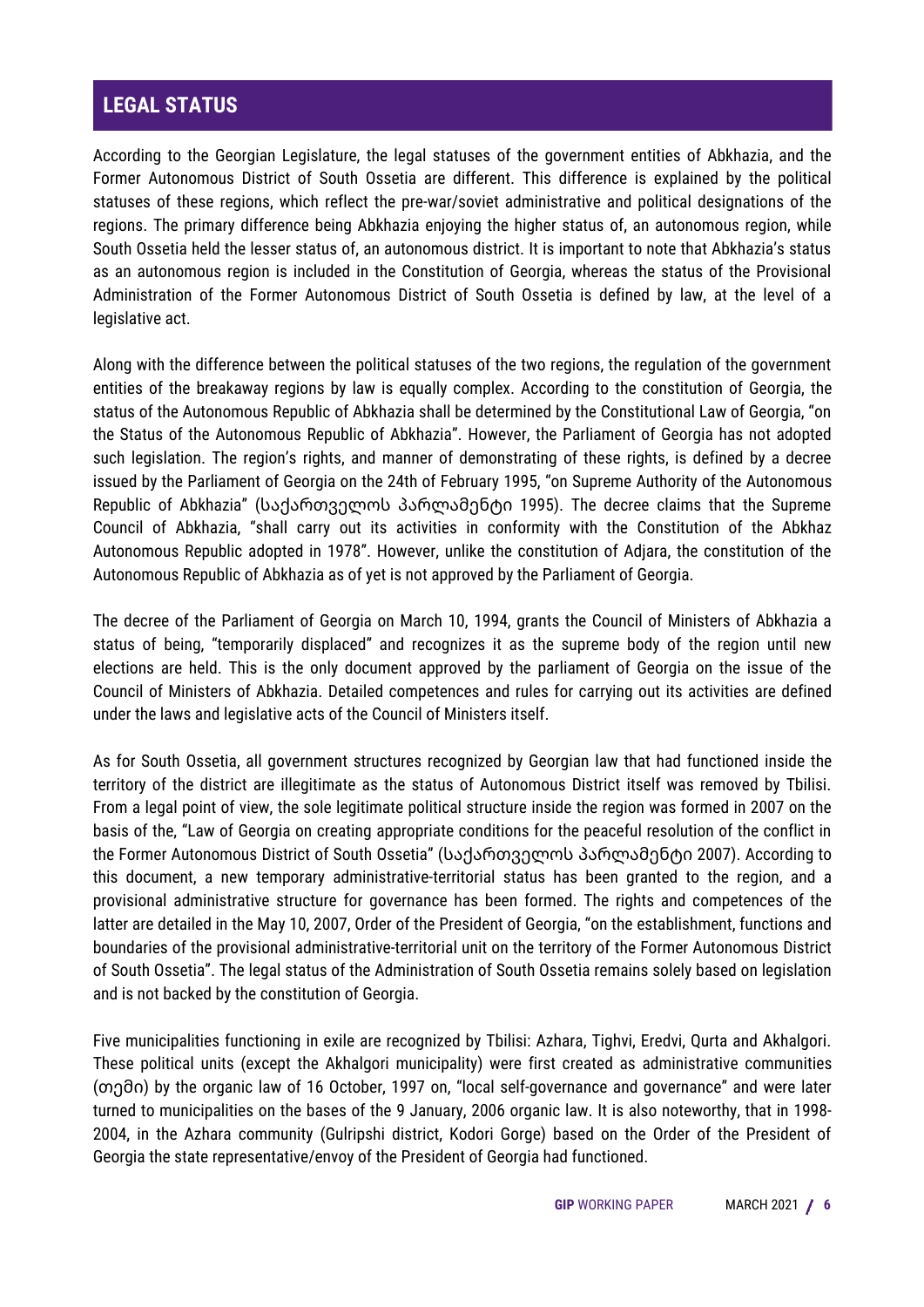#### **THE SUPREME COUNCIL AND THE GOVERNMENT OF ABKHAZIA**

The 1992-93 armed conflict in Abkhazia divided the two government entities, the Supreme Council and the Council of Ministers, into two rival camps. After the armed conflict ended, the, "Georgian" part of the council moved to Tbilisi, while the, "separatist" part stayed in Sukhumi (პაპასქირი 2007). A similar process happened to all other organizations in the autonomous republic, among them, almost all district administrations (უმაღლესი საბჭო 2000).

The members of the Supreme Council in office at the time of the armed conflict had been elected in the 1991 elections of the Supreme Council of the Autonomous Socialist Republic of Abkhazia (ASSR). At that time, 64 members were elected to the legislature: 28 ethnic Abkhaz, 25 Georgians and 11 representatives from other ethnic communities. Shortly after the armed conflict, on March 10, 1994, the Parliament of Georgia dissolved the Supreme Council of Abkhazia (საქართველოს პარლამენტი 1994). However, on February 24, 1995, it again recognized this body as the supreme representative and the sole legislative power in the region (საქართველოს პარლამენტი 1995). This reconstituted council had a considerably reduced number of members. Only those who did not have a history of cooperation with the separatists were accepted as members. As such, only 26 candidates were accepted, 24 ethnic Georgians, one Circassian and one Ukrainian. In 1995, the Parliament decided to add ten more members to the Council based on the so-called principle of "co-optation". These were the ten members elected in 1992 to the Parliament of Georgia from Abkhazia. In the years following, the membership of the Supreme Council of Abkhazia has not changed. However, the number of members has profoundly reduced through years mostly due to death. Currently the Supreme Council consists of only 21 members.

Similar developments were observed in case of the Council of Ministers of Abkhazia (Government from 2004). This entity was officially recognized by the Georgian state in a decree on March 10, 1994, issued by the Parliament of Georgia, where it was granted the status of being, "temporarily displaced". In the same decree, the Council of Ministers was entitled to act as the, "supreme body of Abkhazia" until elections were held in the region. Later, the Council of Ministers was made a supervisor of the social assistance program for IDPs from Abkhazia (საქართველოს პრეზიდენტი 1996). It is noteworthy that other government bodies from the Autonomous Republic of Abkhazia have also resumed their activities in Tbilisi, i.e. the Court, the Prosecutors Office, and the Chamber of Control.

Throughout the first decade of displacement, the Supreme Council of Abkhazia, the Council of Ministers, and the MP's **[i]** of the region played an active part in discussions over the issues of Abkhazia and IDPs. The main reason for this was that Tbilisi encouraged the delegation of powers to the displaced regional entities, and it was considered beneficial from the point of view of governance as well. The displaced government bodies also enjoyed some control over local developments, mostly in the southern parts of Gali district. Things changed drastically in 2004 with a new government coming to power. Unlike its predecessor, Mikheil Saakashvili's administration decided to centralize the IDP issues. Supervision was now shared between the ministries of the central government, mainly the Ministry of Internally Displaced Persons from the Occupied Territories of Georgia, and the Office of the State Minister for Reconciliation. Meanwhile, the number of ministries in the Government of Abkhazia was reduced, with several sub-organizations being dissolved. The MPs from Abkhazia who functioned inside the Parliament of Georgia were also dismissed. The political role of the Abkhazian government entities was further narrowed with the relocation of the governmental administration in 2006 from Tbilisi to the considerably far Kodori gorge. Tbilisi preserved the displaced government entities in order to mirror their counterparts in Sukhumi, but they were no longer important actors in the decision-making process.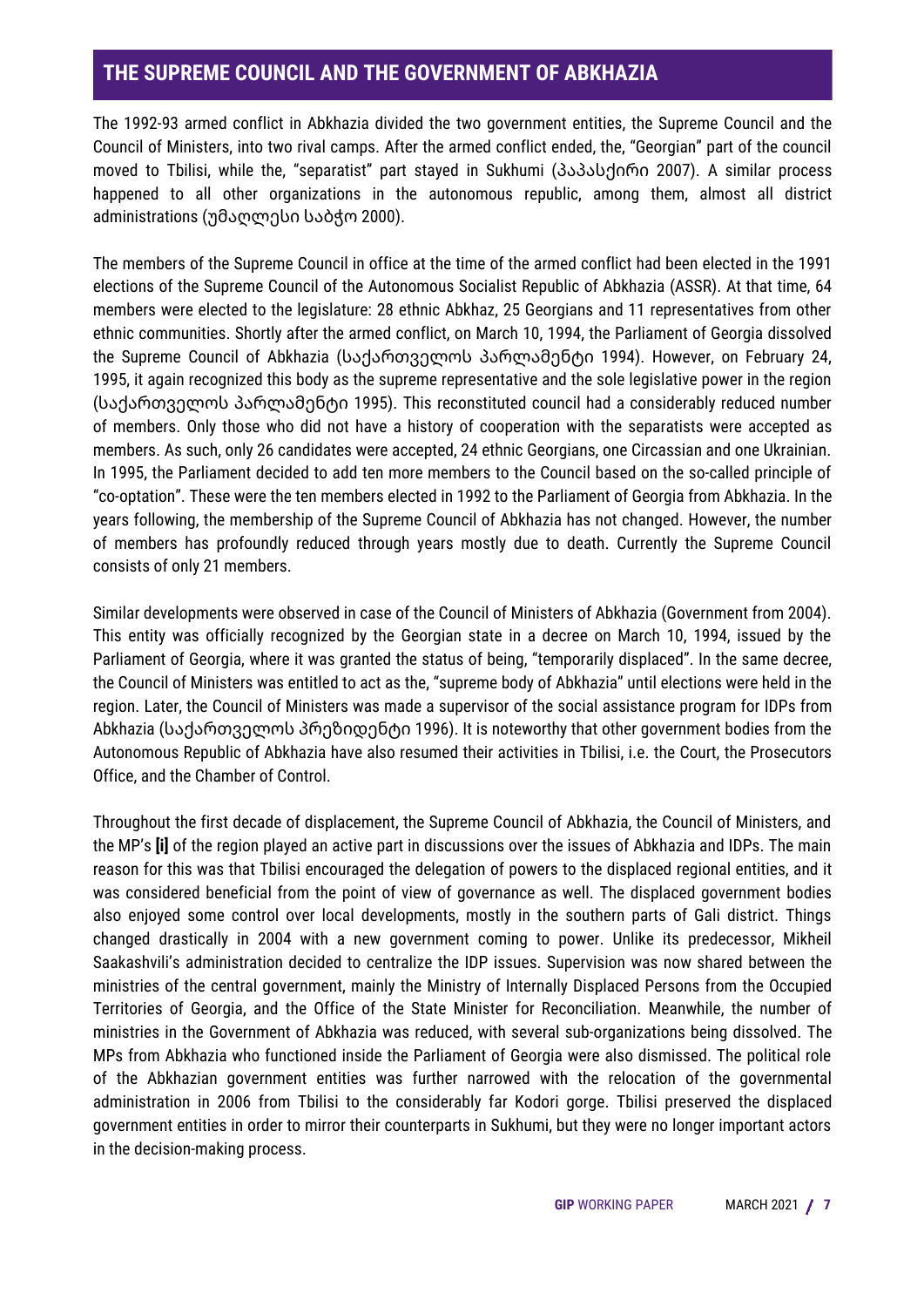After the 2008 Russo-Georgian war, the Government of Abkhazia, together with local ethnic Georgians, were forced to flee from Kodori. Fundamental reforms have not been carried out in the years following and it remains active within the same structure and power that it had before 2008. It must also be noted that the Government of Abkhazia is involved in projects delivering educational and healthcare benefits to the population remaining inside the occupied territory. According to data from 2020, the budget of the Autonomous Republic of Abkhazia is 19.9 Million Georgian laris and covers five ministries: Education and Culture, Healthcare and Social Assistance, Finance and Economics, IDPs, and Justice and Civil Integration.

#### **THE ABKHAZIAN SUPREME COUNCIL AND GOVERNMENT AS THE LEGITIMATE POWER**

The restoration of the Abkhaz Supreme Council and Government by the central authorities of Georgia had several purposes. First, the Georgian state was able to, "provide employment" for a large number of the ethnic Georgian political elite from Abkhazia, thereby mobilizing the representatives of hundreds of thousands of IDPs and, in this way, successfully managing the existing discontent inside this group. The special importance of the Abkhazian government entities lay in the fact that, shortly after the end of the war, the immediate political future of the region was still unknown. The central government under Eduard Shevardnadze had hoped that the displacement was not going to last very long and the population, as well as the displaced government, would be able to return to Abkhazia. For this reason, the readiness of the government and the ruling elites to return was vital. This decision also meant that the Government of Georgia recognized these entities as the sole legal state representative body, which voiced the interests of most of the population of Abkhazia. The, "Georgian" part of the Supreme Council, unlike the separatist one, looked more legitimate in the eyes of Tbilisi, as long as its Georgian members represented the majority of the local population. This was the sticking point of the position of Georgia locally as well as internationally. From the very beginning, the members of the Georgian government, in official documents as well as during the public speeches, pronounced the displaced government entities as the, "legitimate powers of Abkhazia" which represented the interests of, "the majority of Abkhazia's multiethnic population" (საქართველოს პარლამენტი 1995) or, the "entire population of Abkhazia" (საქართველოს პარლამენტი 1996).

At the same time, the existence of the Supreme Council and the Government enabled the authorities in Tbilisi to present the conflict in Abkhazia in the light of political confrontation between two communities living in the region, and not as a Georgian-Abkhaz ethnic conflict. It is important to note that, along with its legislative functions, the Supreme Council was granted the power to participate in, "all negotiations" on the Abkhazian issue by the Parliament of Georgia in 1995 (საქართველოს პარლამენტი 1995). The next year, it declared the, "legitimate Government of Abkhazia" and the, "Abkhazian Separatist Group" as the two opposed sides in the conflict. (საქართველოს პარლამენტი 1996). A decree of the Parliament of Georgia in 2002, "on the state of affairs in Abkhazia" also speaks of the legitimate Government of Abkhazia as, "one side of the conflict", to be fully involved in negotiations and the decision-making processes (საქართველოს პარლამენტი 2002).

Despite the fact that during the rule of the United National Movement reforms had considerably reduced powers of the government entities of Abkhazia, changes did not apply to the issue of their legitimacy. Between 2004 and 2012, both the Supreme Council of Abkhazia and the Government have been actively referred to as the sole legitimate governance bodies of Abkhazia, representing the majority of the population living inside Abkhazia (საგარეო საქმეთა სამინისტრო 2007).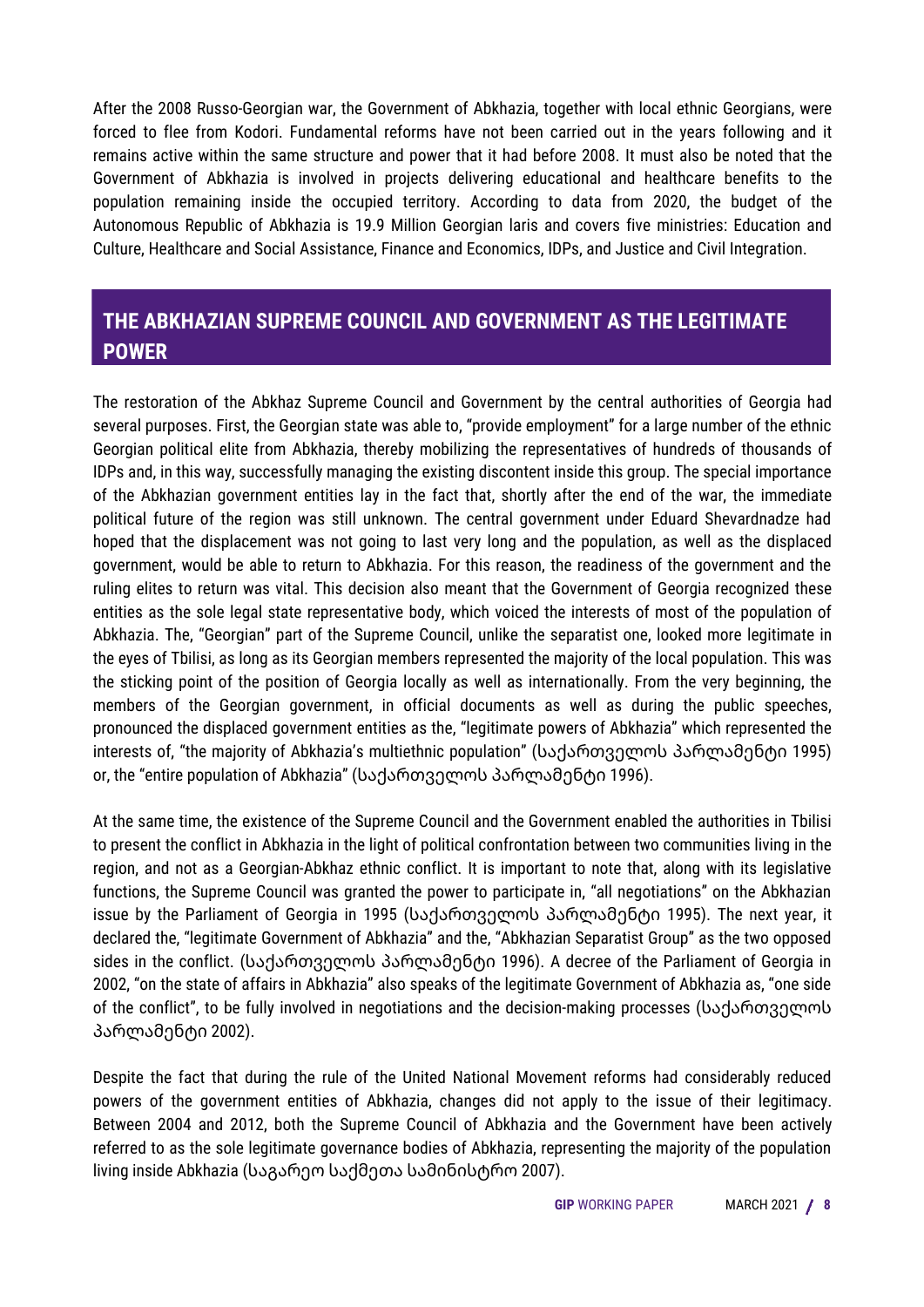Moreover, shortly after the 2008 War, the Georgian government successfully managed to add representatives of the displaced government of Abkhazia to the Geneva international discussions (საგარეო საქმეთა სამინისტრო 2008). The same practice has continued through the rule of the Georgian Dream and representatives of the displaced government entities still continue to participate in the Geneva negotiations.

#### **PROVISIONAL ADMINISTRATION OF SOUTH OSSETIA**

The history of the government entities of Tskhinvali Region/South Ossetia is shorter than that of its Abkhazian counterparts. After the armed conflict in 1991-1992, control over the governmental entities of the region by Tbilisi was ended by separatist groups. This ruled out the possibility of, "employment" for exiled the political elites from the very beginning. Additionally, in accordance with the decision of the Supreme Council of Georgia on December 11, 1990, the Autonomous District of South Ossetia was dissolved, making the further existence of a regional government entity impossible from a legal point of view. The number of IDPs from the region was also relatively small, around 10,000 people, rendering creation of a new governmental body politically less relevant.

Despite the fact that the autonomous district was abolished, Tbilisi later made several important decisions concerning the administrative-territorial structure of the region. According to the decision made by the Supreme Council of the Republic of Georgia on April 27, 1991, two out of the four regions of the Autonomous District, the Znauri/Kornisi and Tskhinvali regions were merged into the neighboring Qareli and Gori districts respectively. However, at that time Tbilisi only controlled the parts of Znauri/Kornisi and Tskhinvali populated by ethnic Georgians (the greater and lesser Liakhvi gorges in Tskhinvali, and villages of Nuli and Avnevi in Znauri/Kornisi). Later, on the basis of Tighvi (alternative name for Znauri/Kornisi), Eredvi and Qurta communities, the respective municipalities were formed. As for Akhalgori, Tbilisi retained control over most of the area until 2008.

Fundamental changes took place in the political representation of the region between 2006 and 2007. In May 2007, the central Georgian government formed a provisional administrative-territorial entity on the territory of the former Autonomous District of South Ossetia. Dmitry Sanakoev, the former 'minister of defense' and the ex-chairman of the 'government' of the separatist regime emerged as the winner of a November 12, 2006 election with 94% of votes (სამოქალაქო საქართველო 2007). The elections were mainly held in areas under Tbilisi's control, however officials in Tbilisi have claimed that ethnic Ossetians also actively participated (სამოქალაქო საქართველო 2006). On the same day, November 12, the presidential elections were also run by the separatist regime, with Eduard Kokoity receiving a decisive majority of votes. According to media reports, 41,737 voters cast their votes in the so-called alternative elections, with Tskhinvali reporting their voter turnout at 52,443.

Dmitry Sanakoev soon formed a government with the 12 seats of the cabinet of ministers divided between ethnic Georgians and ethnic Ossetians, and with former high-ranking officials of the separatist regime among them. As a result, two political centers had been created on the territory of South Ossetia. First, the pro-Georgian administration headed by Dmitry Sanakoev headquartered in the village of Qurta in the Tskhinvali district. The second, pro-Russian, headed by Eduard Kokoity in Tskhinvali. At first, Tbilisi firmly refused to have anything to do with Dmitry Sanakoev and the so-called alternative elections, however it had expressed its readiness to accept the "new reality on the ground". Despite its denial, it soon became clear that this was in fact Tbilisi's attempt to shift status quo of the region and create conditions more favorable to Georgia.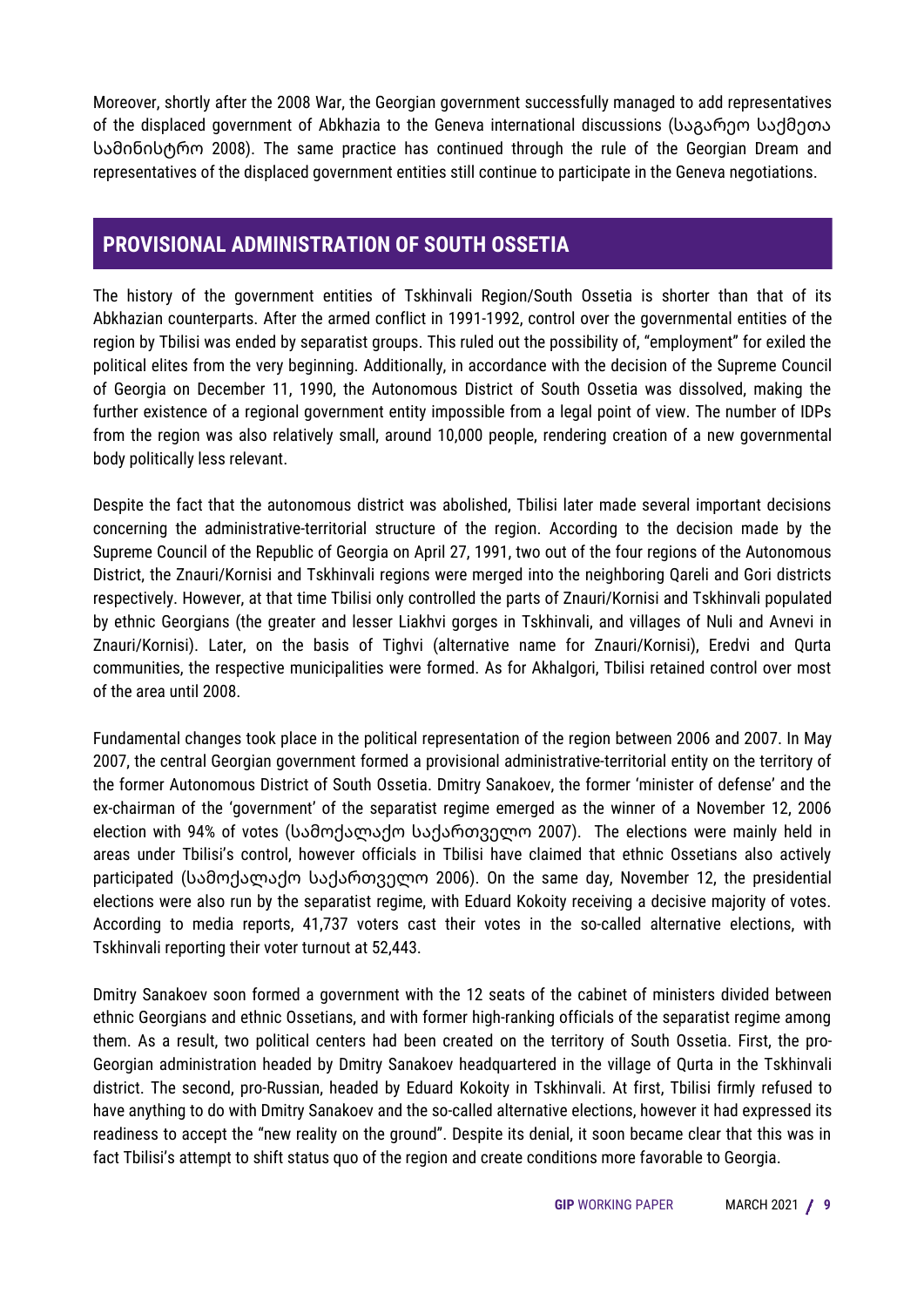The Georgian government recognized Sanakoev's administration shortly after the elections and assigned it to manage issues of political, economic, social and infrastructural nature. Sanakoev's administration was also assigned the mission of discussing and negotiating the possible political status of the region.

Shortly after the provisional administration was recognized at the level of the legislature, Dmitry Sanakoev became actively involved in discussions over the political future of the region which were held both in Georgia, and abroad. Several conferences had been organized under the aegis of Sanakoev and a broad discussion over the status of Tskhinvali region had begun. At the same time, Sanakoev, as a representative of South Ossetia, delivered political speeches at a number of international events. Despite this, the provisional administration did not have enough power to manage local logistical issues; and, both financially and politically, the administration relied entirely on Tbilisi.

After the events of 2008, the administration of South Ossetia moved from Qurta to the capital of Georgia and resumed its activities with Dmitry Sanakoev still at the helm. The administration, without any territory under its control, soon faced the risk of being left without politicians. After the August War, some of the ethnic Ossetian politicians left Georgia. With a reduced number of leaders, the role and functions of the Provisional Administration declined. To date, it only hosts sport, educational, healthcare and charity events. Unlike the governmental bodies of Abkhazia, the administration of South Ossetia is less active in the media as well. However, it still functions, administers its budget, and participates in the Geneva international discussions.

For the year 2020, the budget of the Provisional Administration equaled 2.4 Million Georgian lari. The administration consisted of five functional departments: culture and sport, educational, IDP issues, healthcare and social assistance, and people's diplomacy and civil reconciliation services.

Together with the provisional administration, the four municipalities which were established on the territory of Tskhinvali region – the Tighvi, Qurta, Eredvi and Akhalgori – have also turned to exile and continued to function from Tbilisi, with the exception of the mayor's office and municipality assembly of Akhalgori which are situated in the village of Tserovani near Mtskheta. Like the provisional government, the displaced municipalities also retained their budgets and employees, however their functions include only providing social assistance to the IDPs, and management of minor infrastructural projects. It should be noted here that these municipalities function independently from the provisional administration.

#### **PROVISIONAL ADMINISTRATION AS THE LEGITIMATE POWER**

The formation of the Provisional Administration on the territory of the former District of South Ossetia had several goals. First, the Georgian central authorities had hoped to gain the trust of the Ossetian society thus laying a foundation for the smooth integration of the region into the rest of Georgia. At the same time, for the international community, the existence of the provisional administration served as a demonstration of the existence of an alternative point of view regarding the political future of the region and proved that most of the local society (both ethnic Georgians and ethnic Ossetians) was positively disposed towards Tbilisi. The fact that this was voiced by a former separatist and ethnic Ossetian was especially important. In this aspect, the provisional administration mirrored the model of the Abkhazian government entities. With the creation of Sanakoev's administration, a new political entity, elected by the local population had emerged. As of today, it is the sole legitimate entity that represents the local population for officials in Tbilisi.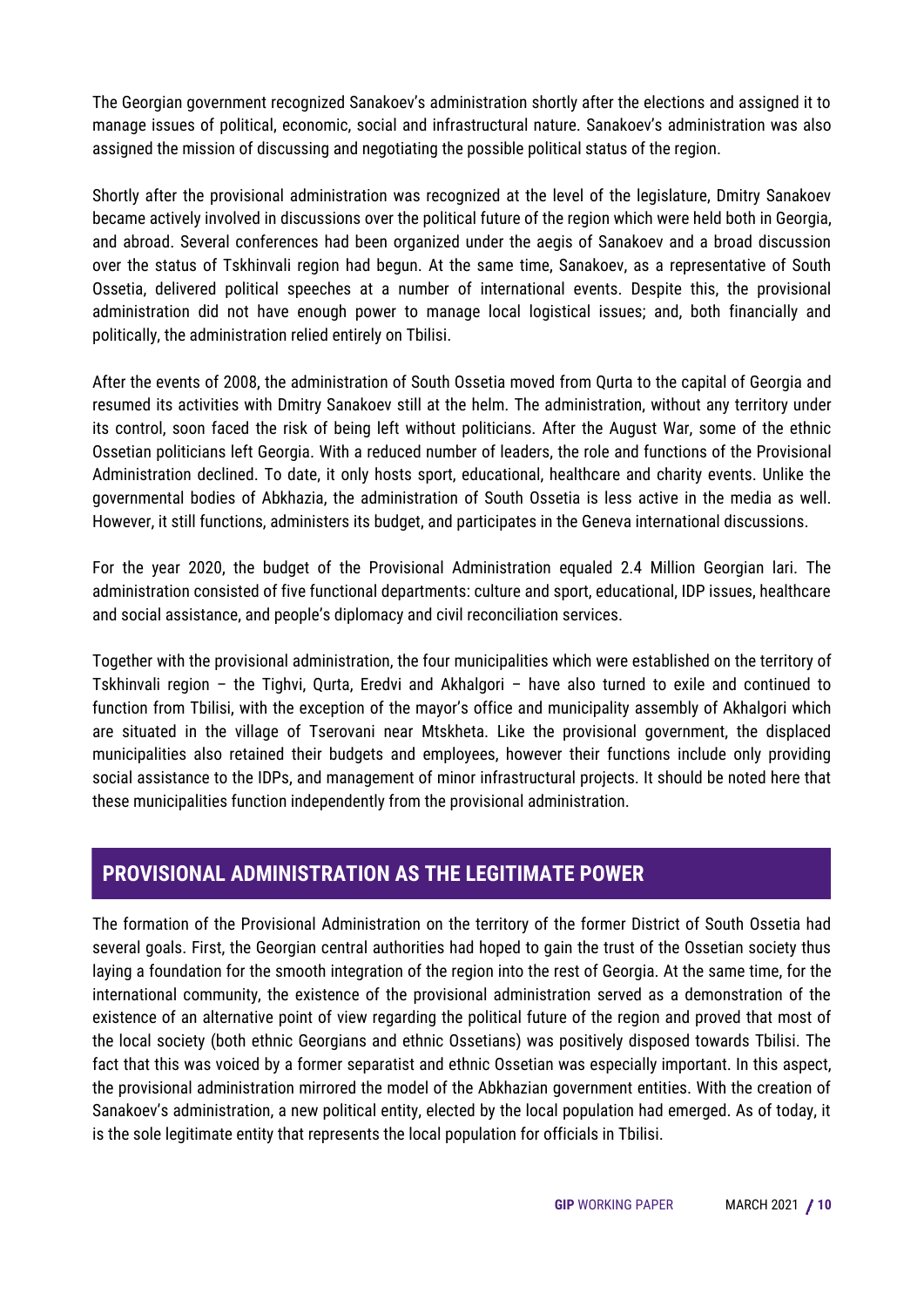It is noteworthy that the provisional administration does not enjoy the same level of political legitimacy which the Abkhazian government entities do. From the point of view of the legislature, the administration is a provisional unit with the mission of discussing the political status of the region in the name of the local political forces; and preparing favorable conditions for the elections to be held across the entire territory of the breakaway region. It must be also mentioned that the so-called, "alternative elections," were not officially recognized by the Georgian side. Therefore, the provisional administration is a body formed on the transitional level, before the final political status of the region is defined and has been granted the power of governance not by the people, but from the authorities of Georgia. Despite this fact, in 2007-2008, Georgian authorities constantly stressed the fact of Sanakoev's administration being the sole representative of the region's political forces, and that this body protected the interests of the local population (საქართველოს პრეზიდენტი 2007) or the interests of a, "considerable part" of the Georgian and Ossetian population (საგარეო საქმეთა სამინისტრო 2007) better than the separatists' regime did.

#### **PLEBISCITES, REFERENDUMS**

To better understand the role of the displaced entities, the elections held in the regions must also be considered. The last general election in the Autonomous Republic of Abkhazia was held in 1992 **[ii]**. After that, nationwide elections as well as the local governance elections were held in the Kodori gorge only. As for the Tskhinvali region/South Ossetia, the last region-wide general election was also held in 1992. Throughout the following years, parliamentary as well as the presidential elections were held in the communities of Qurta, Eredvi and Tighvi **[iii]**, as well as in the Akhalgori region. The last local governance elections were held in 2006.

Regional-wide elections/plebiscites held under the aegis of Tbilisi is also worth considering. The precedent was set by a plebiscite on November 23, 1996, the day when the parliamentary elections were held in breakaway region of Abkhazia. 224,925 refugees as well as the internally displaced voters (the total number of IDP and refugee voters being 239,451) voted against holding parliamentary elections until the IDPs and refugees returned to their homes in Abkhazia (საქართველოს რესპუბლიკა 1996). The ballots were cast outside Georgia as well, including in Russia, Ukraine, Belarus, Greece, Israel and Turkey.

The same scenario repeated on November 12, 2006, when two presidential elections and two referendums were held simultaneously in the Tskhinvali region. The population living in the separatist controlled area had to decide whether they supported the independence of South Ossetia. The other part of the population, on territory controlled by the central government, had to determine if they supported starting negotiations with Tbilisi on the issue of forming a united federal state (რადიო თავისუფლება 2006). In both elections over 90% of participants voted in the positive.

Both cases reveal that Tbilisi used the plebiscites as tools to strengthen its positions. Tbilisi tried to undermine the political decisions taken by Sukhumi and Tskhinvali in order to delegitimize the breakaway governments. At the same time Tbilisi attempted to demonstrate that it enjoyed wide support among the local population. It should be noted that the Georgian authorities have used this method only twice, and it had not been applied on a broader level.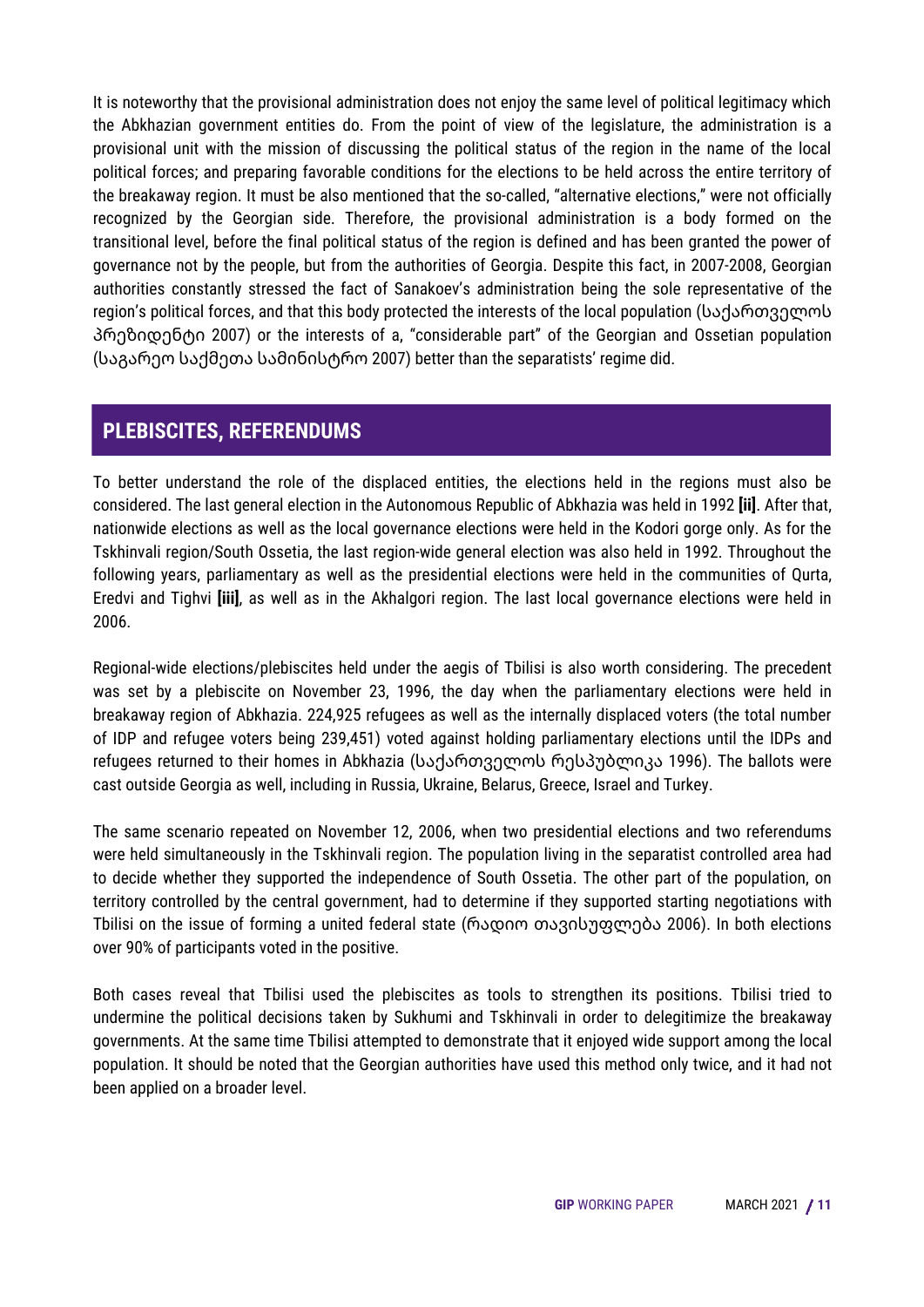#### **THE PRESENT DAY STATUS OF THE DISPLACED GOVERNMENTS**

The government entities of Abkhazia and Tskhinvali have observed a new reality after the 2008 Russo-Georgian War. Left without any territorial jurisdiction, these organizations had to flee to Tbilisi where they have stayed and continued their activities to the present day. As times go by, nothing has really changed in these government entities; neither new elections have been organized, nor have any fundamental structural reforms been implemented. However, during the last decade, the necessity of such reforms has been frequently discussed by leading Georgian political parties (რეზონანსი 2015).

The Georgian Dream's pre-election program of 2012 promised to undertake reforms of Abkhazia's and Tskhinvali's administrations. Namely, "all issues connected to IDP's" were to be decentralized, and, in accordance to the Constitution of Georgia, representative organs of IDP's "must be elected" (ბლოკი ბიძინა ივანიშვილი-ქართული ოცნება 2012). This reform was included in the government programs of 2012 and 2013; however, it has not been yet implemented and the displaced administrations continue to carry out their activities within the limits of their old structures and functions.

Calls for reforms have been heard from civil society organizations too. On September 27, 2014, a civic movement 'Conference of the Abkhaz' introduced an initiative to reform entailing dismissal of the Supreme Council and electing a new one (Newposts.ge 2014). The central government did not officially respond to the message; however, the Supreme Council itself expressed its skepticism over the issue. In an official statement, the Supreme Council argued that a legislature elected outside the territory of Abkhazia would automatically lose legitimacy and would threaten the integrity of the territory of Georgia. At the same time, any elections organized by Sukhumi would automatically gain a legal basis (უმაღლესი საბჭო 2014).

On November 6, 2019 the political party, European Georgia, shared the idea of, the 'Conference of the Abkhaz' and addressed the Parliament of Georgia with a legislative proposal (საქართველოს პარლამენტი 2019) according to which the Supreme Council had to elect 30 members serving four year terms, in fully proportionate elections **[iv].** However, the proposal did not reach committee discussions as it was blocked by representatives of the ruling party citing procedural reasons.

The Georgian Dream's unwillingness to reform the displaced government entities, and to hold new elections for the Supreme Council, makes it clear that the ruling party has chosen to preserve these entities in their existing forms. However, due to the constitutional changes initiated by the ruling party in 2017-2018, the 21 members of the Supreme Council of Abkhazia have been included in the college, which elects the President of Georgia (საქართველოს კონსტიტუცია 2018). This has substantially strengthened their legal and political status and goes in contrast to the general, "status-quo policy" the Georgian Dream has held on the issue. Therefore, we can conclude that, for the first time in 30 years of the Georgian independence, Tbilisi does not have a clear position towards the displaced government bodies. Its policies mostly continue of those established over the previous two decades, with the Abkhazian and Tskhinvali regional administrations preserved, and still considered the sole legitimate authorities of those regions as it was previous to 2012. Despite their pre-election promises in 2012, no structural changes have been undertaken, undermining the long-term existence of these entities.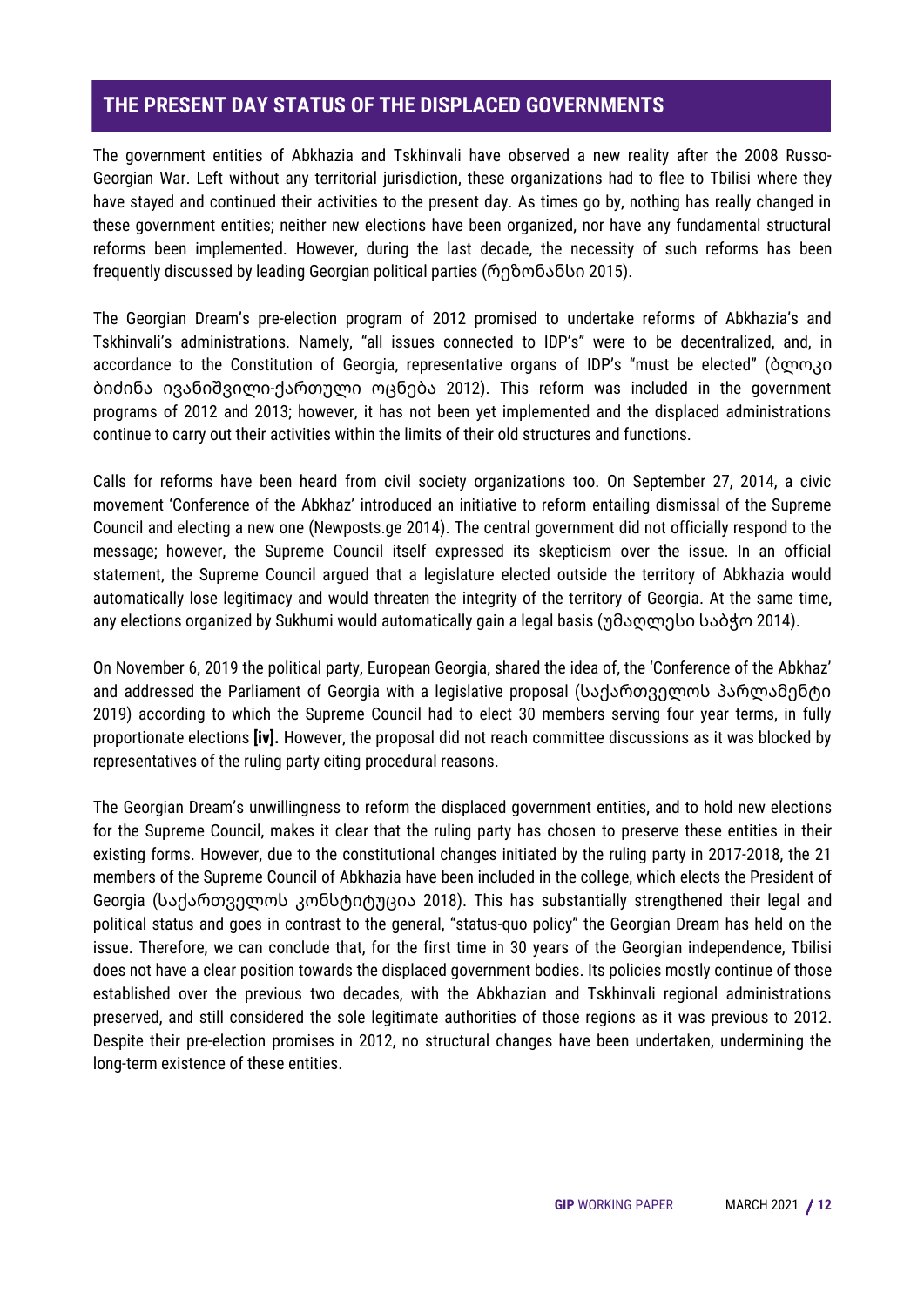#### **CONCLUSION**

Analyzing the structures and functions of the government entities of Abkhazia and Tskhinvali region/South Ossetia has cast light on several important issues. First, during the past three decades, the government of Georgia held a consistent position regarding the displaced government entities. Legitimacy was the issue, which underlined the processes of formation, restoration and preservation of these bodies. For the Georgian government, the existence of the displaced government entities has been a powerful instrument to delegitimize the authorities of breakaway Sukhumi and Tskhinvali. The government entities which had been elected by the local population added to the weight of Tbilisi's legal and political arguments both locally and internationally. It is for this reason that the Supreme Council and Government of Abkhazia have been preserved over three decades; and, why in 2007, another entity, the Provisional Administration of South Ossetia was created.

The research also reveals differences in policies, including drastic shifts in approach towards the governance functions of the Abkhazia and the Tskhinvali administrations. In this respect, the research singles out two phases: the period from 1994 to 2004, characterized by the maximum delegation of power to the displaced government entities. This was the period which witnessed the restoration of the Supreme Council and Council of Ministers of Abkhazia, the extension of the term of office for council members, the establishment of the state representative/envoy of the President of Georgia in the Kodori gorge.

The second phase, from 2004 to 2012, was characterized by the centralization of IDP issues. During this period, the number of ministries of the Abkhazian Government was reduced, several sub governmental organizations were closed, the authority of the group of MPs from Abkhazia was not extended, and issues relating to IDP's was transferred to ministries of the central government. It must also be noted that governance issues were neglected while forming the Provisional Administration of South Ossetia as it did not have enough power to take control of local logistics and relied entirely on Tbilisi in this respect.

The most recent period, the rule of the Georgian Dream, the research determined that for the first time in the last three decades years, Tbilisi does not have a comprehensive position towards the displaced government entities of the breakaway regions, and its decisions mostly reflect the policy models established during the previous two decades. On the one hand, the party prolongs the existence of the structures and formats established before 2012; on the other hand, it refrains from strengthening the governance functions of the entities in exile. This means Tbilisi maintains the displaced bodies just for the sake of their legitimacy, and in order to balance their counterparts in the breakaway regions. It does not however see them in the light of decision- and policy-making.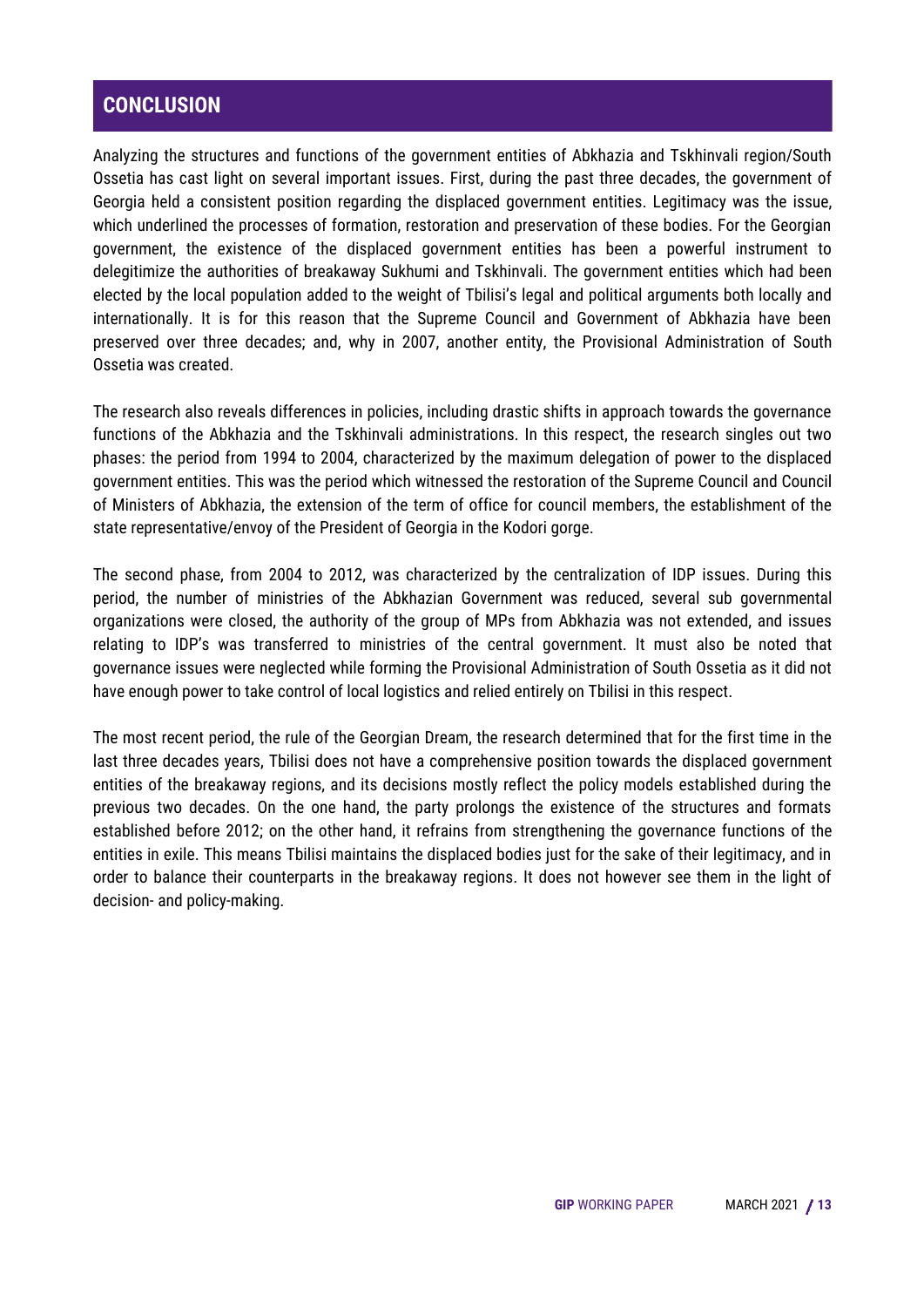**[i]** A group of ten elected to the Parliament of Georgia from Abkhazia in 1992. In 1995, their period in office was prolonged until the restoration of Georgian jurisdiction in the region (საქართველოს პარლამენტი 1995).

**[ii]** 1992 parliamentary elections had not been held in two regions of South Ossetia (Java and Tskhinvali) and in four regions of Abkhazia (Gagra, Gali, Gudauta and Tkvarcheli). The elections were successfully held in Gulripshi, Sukhumi, Ochamchire and Akhalgori regions. In the convocation of 1992-1995 parliament, the former South Ossetian Autonomous district had one majoritarian member, while Abkhazia was represented by three majoritarian members. Another seven MPs entered the parliament from Abkhazia via the party list.

**[iii]** In 1995-2012, two MPs had been elected from the Tskhinvali region: Tskhinvali (Liakhvi) and Akhalgori electoral districts. The last election in these two districts was held on May 21, 2008.

**[iv]** In 2020, the European Georgia together with the Supreme Council also included an appeal for, "regular and direct" elections of the head of the Provisional Government of South Ossetia in its program. According to the Conference of the Abkhaz, the initiative is supported by the United National Movement and the Labor Party as well.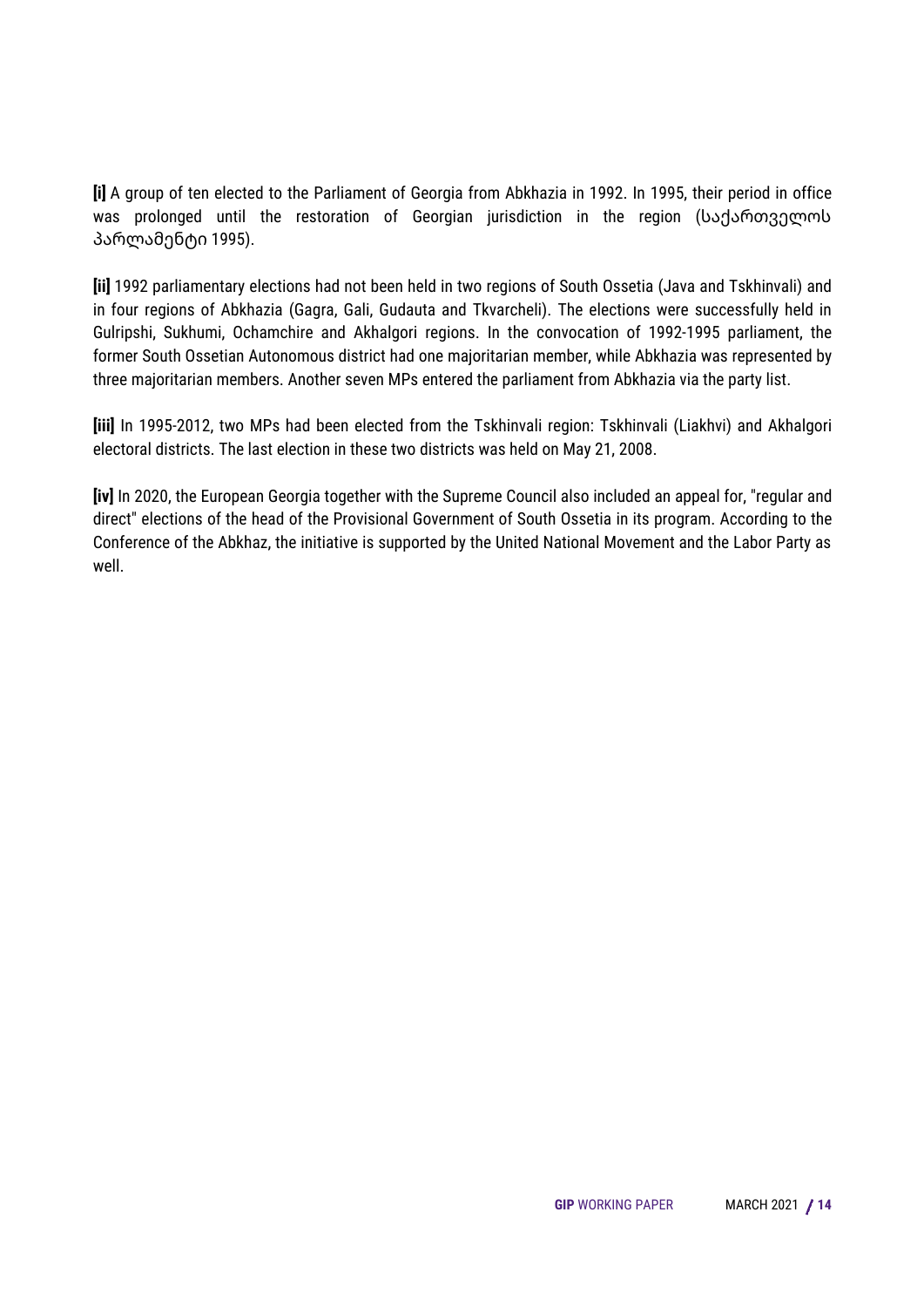#### **BIBLIOGRAPHY**

აფხაზეთის ავტონომიური რესპუბლიკის უმაღლესი საბჭო. 2000. აფხაზეთის ავტონომიური რესპუბლიკის ლეგიტიმური სტრუქტურები დევნილობაში. გვ.4.

აფხაზეთის ავტონომიური რესპუბლიკის უმაღლესი საბჭო. 2014. აფხაზეთის ავტონომიური რესპუბლიკის უმაღლესი საბჭოს განცხადება ("აფხაზთა კრების" რეზოლუციის თაობაზე). ხელმისაწვდომია: <http://scara.gov.ge/ka/2011-09-08-07-44-18/638-2014-10-13-16-39-02.html>

აფხაზეთის ავტონომიური რესპუბლიკის მთავრობა. 2020. 2010-2012 წლების ანგარიში. ხელმისაწვდომია: <http://abkhazia.gov.ge/angarishi/21/ge>

ზურაბ პაპასქირი. 2007. ნარკვევები თანამედროვე აფხაზეთის ისტორიული წარსულიდან: 1917-1993 / ივანე ჯავახიშვილის სახელობის თბილისის სახელმწიფო უნივერსიტეტის სოხუმის ფილიალის გამომცემლობა. ხელმისაწვდომია: [http://dspace.nplg.gov.ge/bitstream/1234/29915/1/Nakveti\\_II.pdf](http://dspace.nplg.gov.ge/bitstream/1234/29915/1/Nakveti_II.pdf)

მაია იველაშვილი. 2004. აფხაზეთის დეპუტაცია აღარ არსებობს. რადიო თავისუფლება. ხელმისაწვდომია: <https://www.radiotavisupleba.ge/a/1536625.html>

ეკა წამალაშვილი. 2006. როგორ აფასებს საერთაშორისო თანამეგობრობა სამხრეთ ოსეთში ჩატარებულ პარალელურ არჩევნებს და რეფერენდუმს. რადიო თავისუფლება. ხელმისაწვდომია აქ: <https://www.radiotavisupleba.ge/a/1549588.html>

რეზონანსი. 2015. სამხრეთ ოსეთის ადმინისტრაცია შეიძლება გაუქმდეს. ხელმისაწვდომია: [http://www.resonancedaily.com/mobile/index.php?id\\_rub=2&id\\_artc=26237](http://www.resonancedaily.com/mobile/index.php?id_rub=2&id_artc=26237)

საარჩევნო ბლოკი ბიძინა ივანიშვილი-ქართული ოცნება. 2012. 2012 წლის საპარლამენტო არჩევნების საარჩევნო პროგრამა. ხელმისაწვდომია: <http://www.ivote.ge/images/doc/pdfs/ocnebis%20saarchevno%20programa.pdf>

საერთაშორისო გამჭვირვალობა საქართველო. 2016. პოლიტიკური ძალების წარმომადგენლობა საქართველოს პარლამენტში; 1990-2016 წლები. ხელმისაწვდომია: <https://www.chemiparlamenti.ge/ka/publication/politikuri-dzalebis-carmomadgenloba-sakanonmdeblo-organoshi>

სამოქალაქო საქართველო. 2006. ცხინვალის რეგიონი 'ალტერნატიული არჩევანის' წინაშე დგას. ხელმისაწვდომია: <https://civil.ge/ka/archives/187164>

სამოქალაქო საქართველო. 2007. დიმიტრი სანაკოევი ცხინვალის რეგიონის დროებითი ადმინისტრაციის ხელმძღვანელად დაინიშნა. ხელმისაწვდომია: <https://civil.ge/ka/archives/140647>

საქართველოს პარლამენტი. 1994. საქართველოს პარლამენტის დადგენილება აფხაზეთის ავტონომიურ რესპუბლიკაში აპარტეიდული და რასისტული საკანონმდებლო პრაქტიკის შესახებ. ხელმისაწვდომია: [http://www.parliament.ge/files/613\\_8104\\_476160\\_Doc\\_4.pdf](http://www.parliament.ge/files/613_8104_476160_Doc_4.pdf)

საქართველოს პარლამენტი. 2007. საქართველოს კანონი ყოფილ სამხრეთ ოსეთის ავტონომიურ ოლქში კონფლიქტის მშვიდობიანი მოგვარებისათვის სათანადო პირობების შექმნის შესახებ. ხელმისაწვდომია: <https://www.matsne.gov.ge/ka/document/view/24280?publication=1>

საქართველოს პარლამენტი. 1995. საქართველოს კანონი საქართველოს პარლამენტის არჩევნების შესახებ. ხელმისაწვდომია: <https://matsne.gov.ge/ka/document/view/1229706?publication=9>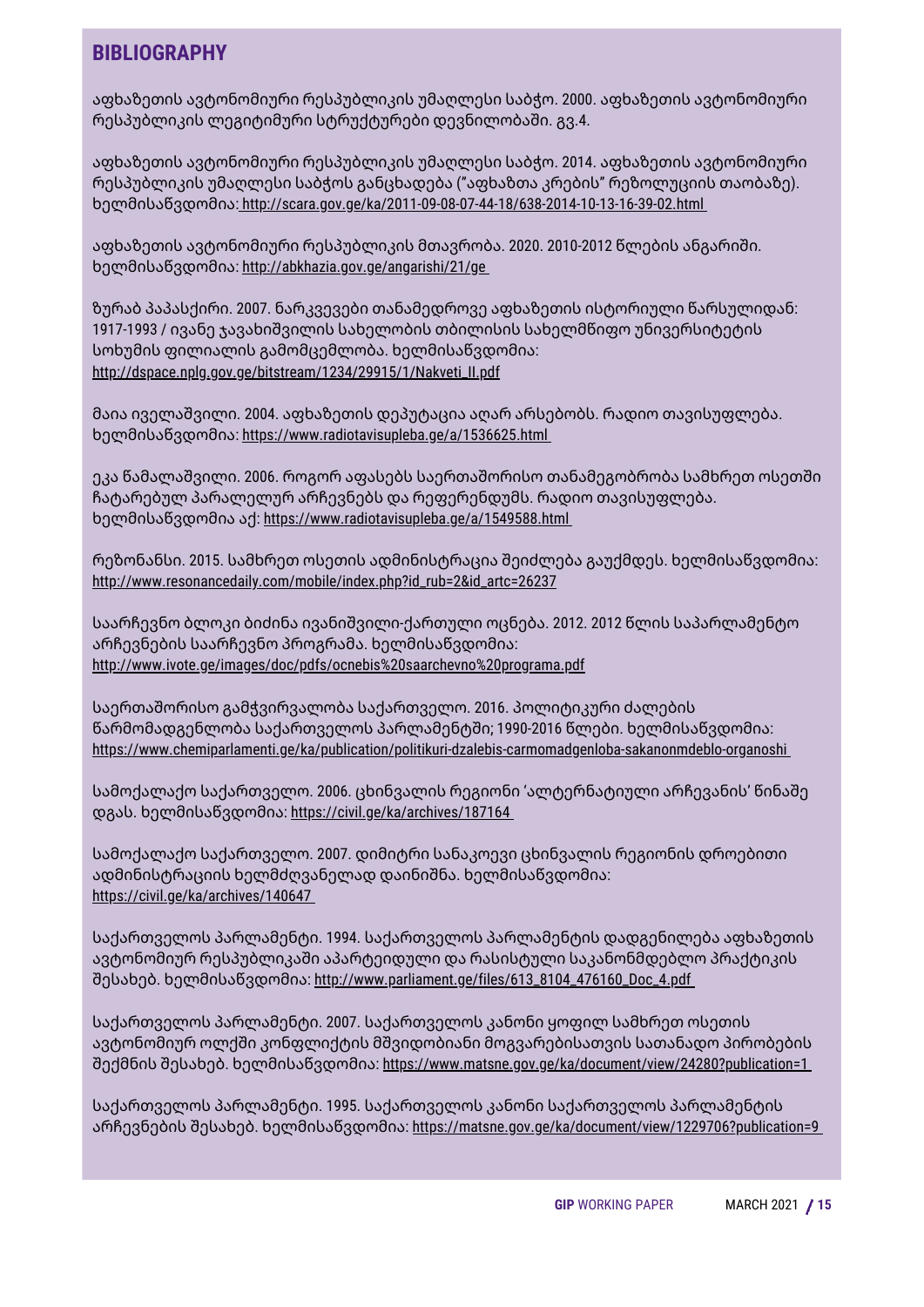#### **BIBLIOGRAPHY**

საქართველოს პარლამენტი. 1996. საქართველოს პარლამენტის დადგენილება აფხაზეთის ავტონომიური რესპუბლიკის უმაღლესი საბჭოს უფლებამოსილების ვადის გაგრძელების შესახებ. ხელმისაწვდომია: [http://scara.gov.ge/ka/2010-03-17-12-49-55/2010-03-17-13-51-32/78-dadgenileba](http://scara.gov.ge/ka/2010-03-17-12-49-55/2010-03-17-13-51-32/78-dadgenileba-umaghlesi-sabtcos-uflebamosilebis-vadis-gagrdzelebis-shesakheb.html)umaghlesi-sabtcos-uflebamosilebis-vadis-gagrdzelebis-shesakheb.htm[l](http://scara.gov.ge/ka/2010-03-17-12-49-55/2010-03-17-13-51-32/78-dadgenileba-umaghlesi-sabtcos-uflebamosilebis-vadis-gagrdzelebis-shesakheb.html)

საქართველოს პარლამენტი. 1996. საქართველოს პარლამენტის დადგენილება აფხაზეთში კონფლიქტების მოწესრიგების ღონისძიებების შესახებ. ხელმისაწვდომია: [http://scara.gov.ge/ka/2010-03-17-12-49-55/2010-03-17-13-51-32/80-dadgenileba-afkhazethshi-konfliqtebis](http://scara.gov.ge/ka/2010-03-17-12-49-55/2010-03-17-13-51-32/80-dadgenileba-afkhazethshi-konfliqtebis-motsesrigebis-ghonisdziebebis-shesakheb.html)motsesrigebis-ghonisdziebebis-shesakheb.htm[l](http://scara.gov.ge/ka/2010-03-17-12-49-55/2010-03-17-13-51-32/80-dadgenileba-afkhazethshi-konfliqtebis-motsesrigebis-ghonisdziebebis-shesakheb.html)

საქართველოს პარლამენტი. 1995. საქართველოს პარლამენტის დადგენილება აფხაზეთის ავტონომიური რესპუბლიკის ხელისუფლების უმაღლესი ორგანოს შესახებ. ხელმისაწვდომია: <https://www.matsne.gov.ge/ka/document/view/37456?publication=0>

საქართველოს პრეზიდენტი. 1996. საქართველოს პრეზიდენტის ბრძანებულება აფხაზეთიდან დევნილი მოსახლეობის სოციალური დაცვისა და აფხაზეთის ავტონომიური რესპუბლიკის სახელმწიფო სტრუქტურების საქმიანობის სრულყოფის გადაუდებელ ღონისძიებათა შესახებ. ხელმისაწვდომია: [https://www.matsne.gov.ge/ka/document/view/108850?](https://www.matsne.gov.ge/ka/document/view/108850?publication=0) publication=[0](https://www.matsne.gov.ge/ka/document/view/108850?publication=0)

საქართველოს პრეზიდენტი. 2007. საქართველოს პრეზიდენტის 2007 წლის საპარლამენტო მოხსენება. ხელმისაწვდომია: [http://www.saakashviliarchive.info/ge/PressOffice/Documents/AnnualReports?](http://www.saakashviliarchive.info/ge/PressOffice/Documents/AnnualReports?p=4952&i=1) p=4952&i=1

საქართველოს პარლამენტი. 1997. საქართველოს კანონი ადგილობრივი თვითმმართველობისა და მმართველობის შესახებ. ხელმისაწვდომია: <https://matsne.gov.ge/ka/document/view/33436?publication=11>

საქართველოს პარლამენტი. 2002. საქართველოს პარლამენტის დადგენილება აფხაზეთში არსებული ვითარების შესახებ. ხელმისაწვდომია: <https://www.matsne.gov.ge/ka/document/view/41146?publication=0>

საქართველოს პარლამენტი. 2007. საქართველოს ორგანული კანონი ადგილობრივი თვითმმართველობის შესახებ. ხელმისაწვდომია: [https://matsne.gov.ge/ka/document/view/27802?](https://matsne.gov.ge/ka/document/view/27802?publication=36) publication=36#!

საქართველოს პარლამენტი. 2019. ევროპული საქართველოს წევრები მოძრაობა "აფხაზთა კრების" წარმომადგენლებს შეხვდნენ. ხელმისაწვდომია: http://www.parliament.ge/ge/saparlamento[saqmianoba/factions/factionnews/evropuli-saqartvelos-wevrebi-modzraoba-afxazta-krebis-warmomadgenlebs](http://www.parliament.ge/ge/saparlamento-saqmianoba/factions/factionnews/evropuli-saqartvelos-wevrebi-modzraoba-afxazta-krebis-warmomadgenlebs-shexvdnen.page)shexvdnen.pag[e](http://www.parliament.ge/ge/saparlamento-saqmianoba/factions/factionnews/evropuli-saqartvelos-wevrebi-modzraoba-afxazta-krebis-warmomadgenlebs-shexvdnen.page)

საქართველოს პარლამენტი. 2019. კანონპროექტი აფხაზეთის უმაღლესი საბჭოს არჩევნების შესახებ / 2019 წლის 6 ნოემბერი. ხელმისაწვდომია: <https://bit.ly/3ppPUrL>

საქართველოს პარლამენტი. 2018. საქართველოს კონსტიტუცია. ხელმისაწვდომია: <http://parliament.ge/ge/kanonmdebloba/constitution-of-georgia-68>

საქართველოს საგარეო საქმეთა სამინისტრო. 2007. ინფორმაცია საქართველოს საგარეო საქმეთა მინისტრისა და ევროპის საბჭოს ადამიანის უფლებათა კომისრის შეხვედრის შესახებ. ხელმისაწვდომია: <https://bit.ly/2ZXHuxw>